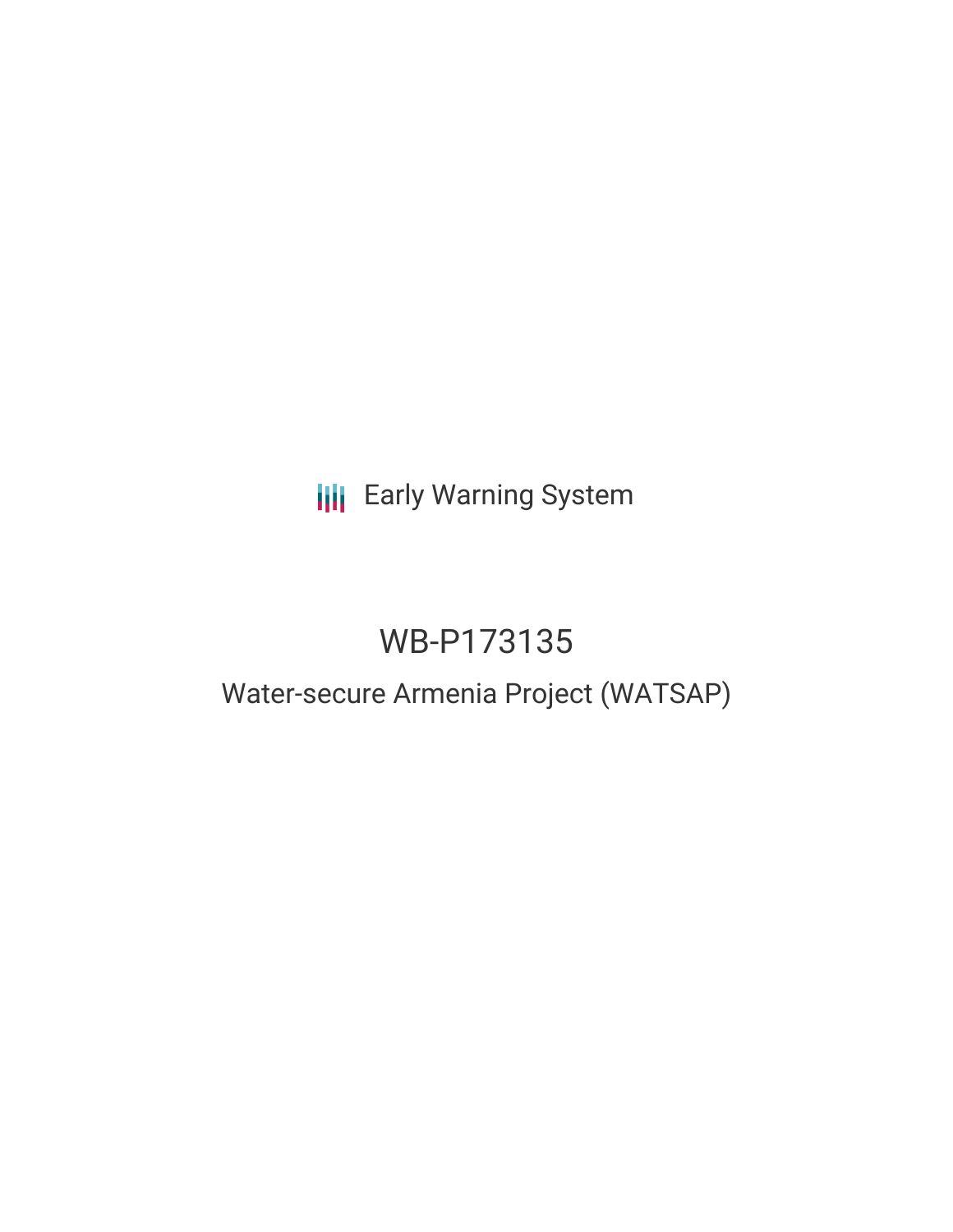

#### **Quick Facts**

| <b>Countries</b>               | Armenia                                        |
|--------------------------------|------------------------------------------------|
| <b>Financial Institutions</b>  | World Bank (WB)                                |
| <b>Status</b>                  | Pipeline                                       |
| <b>Bank Risk Rating</b>        |                                                |
| <b>Voting Date</b>             | 2020-03-20                                     |
| <b>Borrower</b>                | Republic of Armenia - Ministry of Finance      |
| <b>Sectors</b>                 | Agriculture and Forestry, Water and Sanitation |
| <b>Investment Amount (USD)</b> | \$80.00 million                                |
| <b>Project Cost (USD)</b>      | \$80.00 million                                |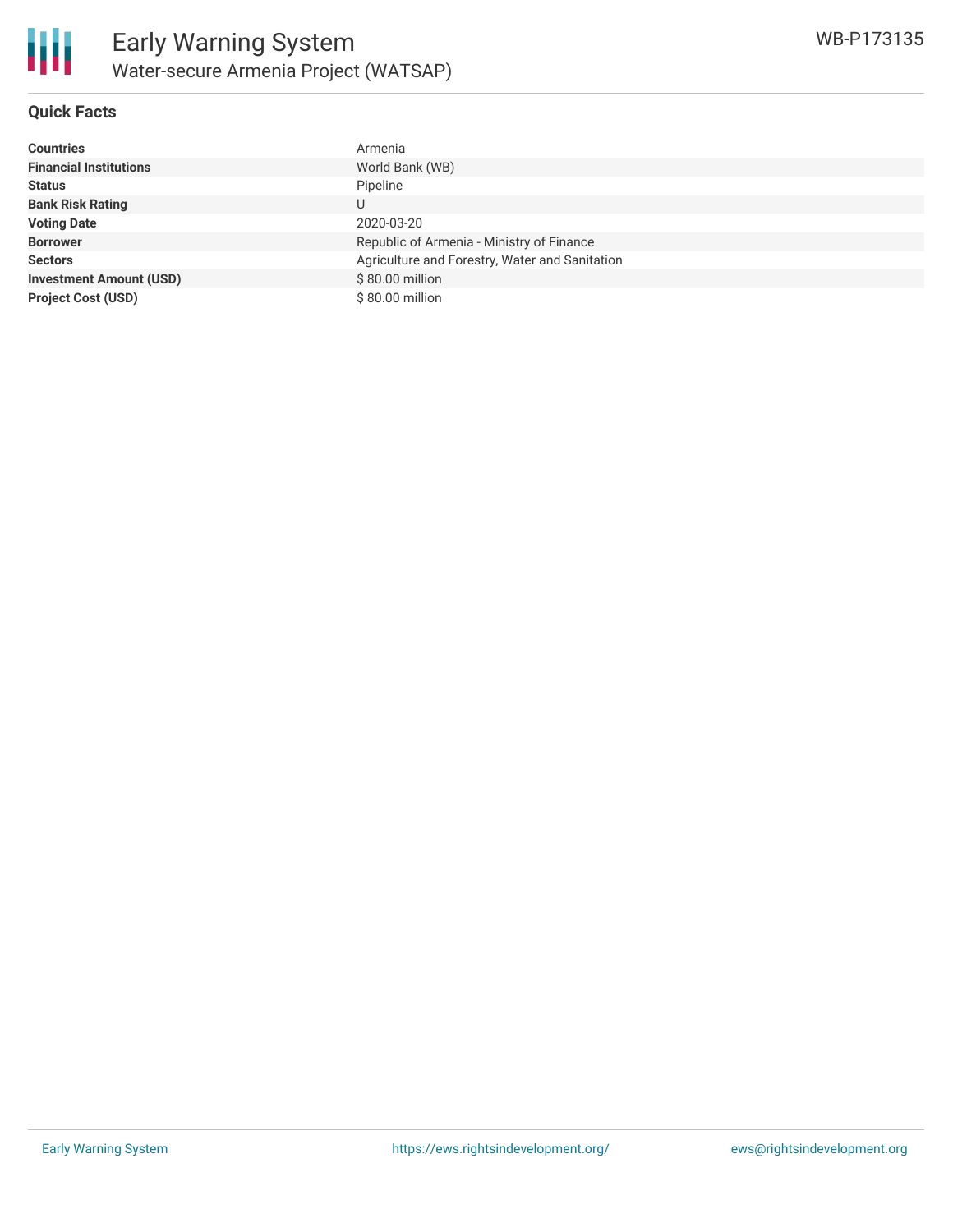

#### **Project Description**

According to the Bank's website, the project provides funding to Ministry of Finance (i) to strengthen Armenia's institutional capacity through a water security platform; (ii) to optimize investment in and performance of water systems, (iii) to improve the efficiency of water service entities, and (iv) to promote water-smart practices & stewardship in agriculture.

The project implementing agency is the Ministry of Teritotial Administration and Infrastructure.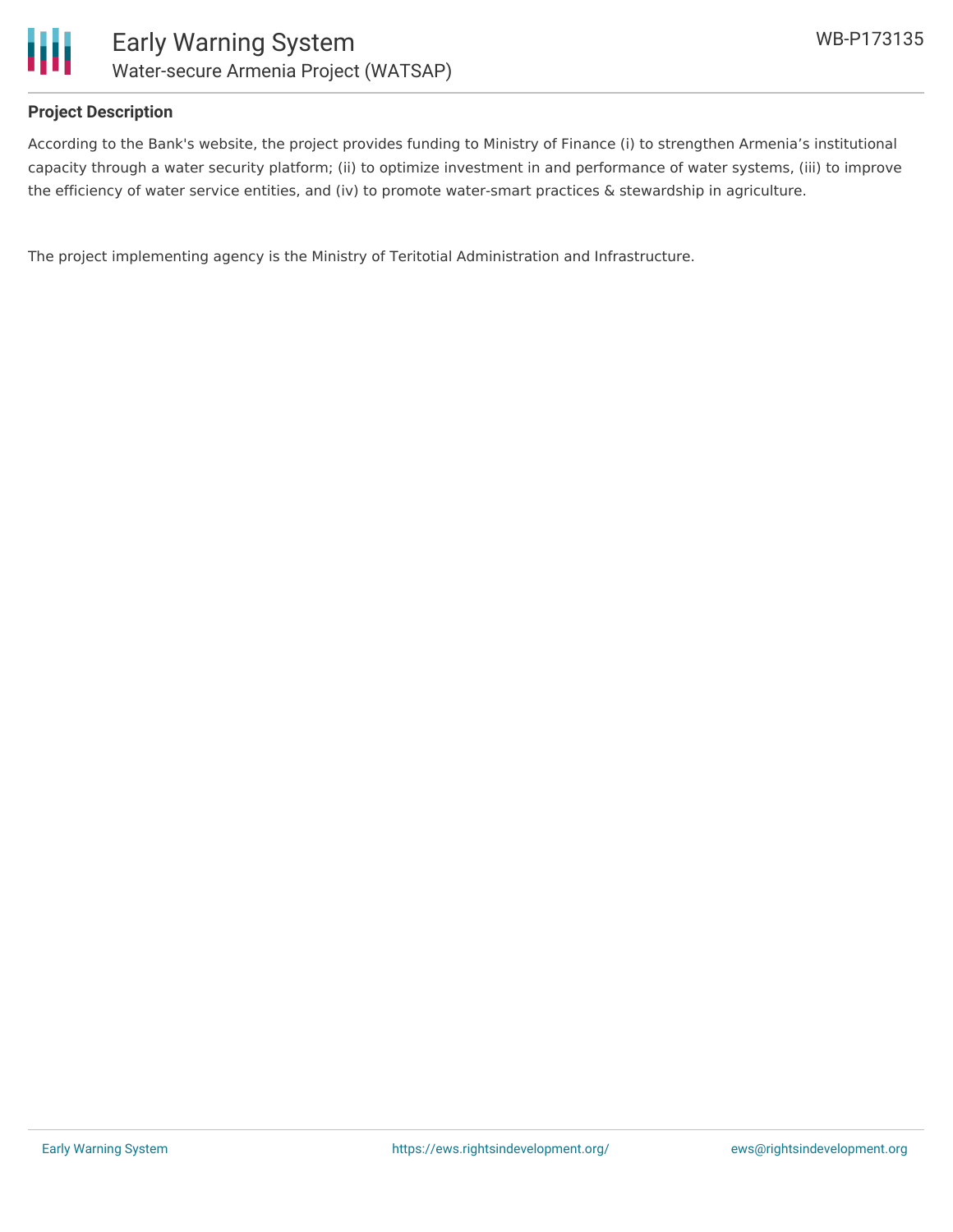

#### **Investment Description**

World Bank (WB)